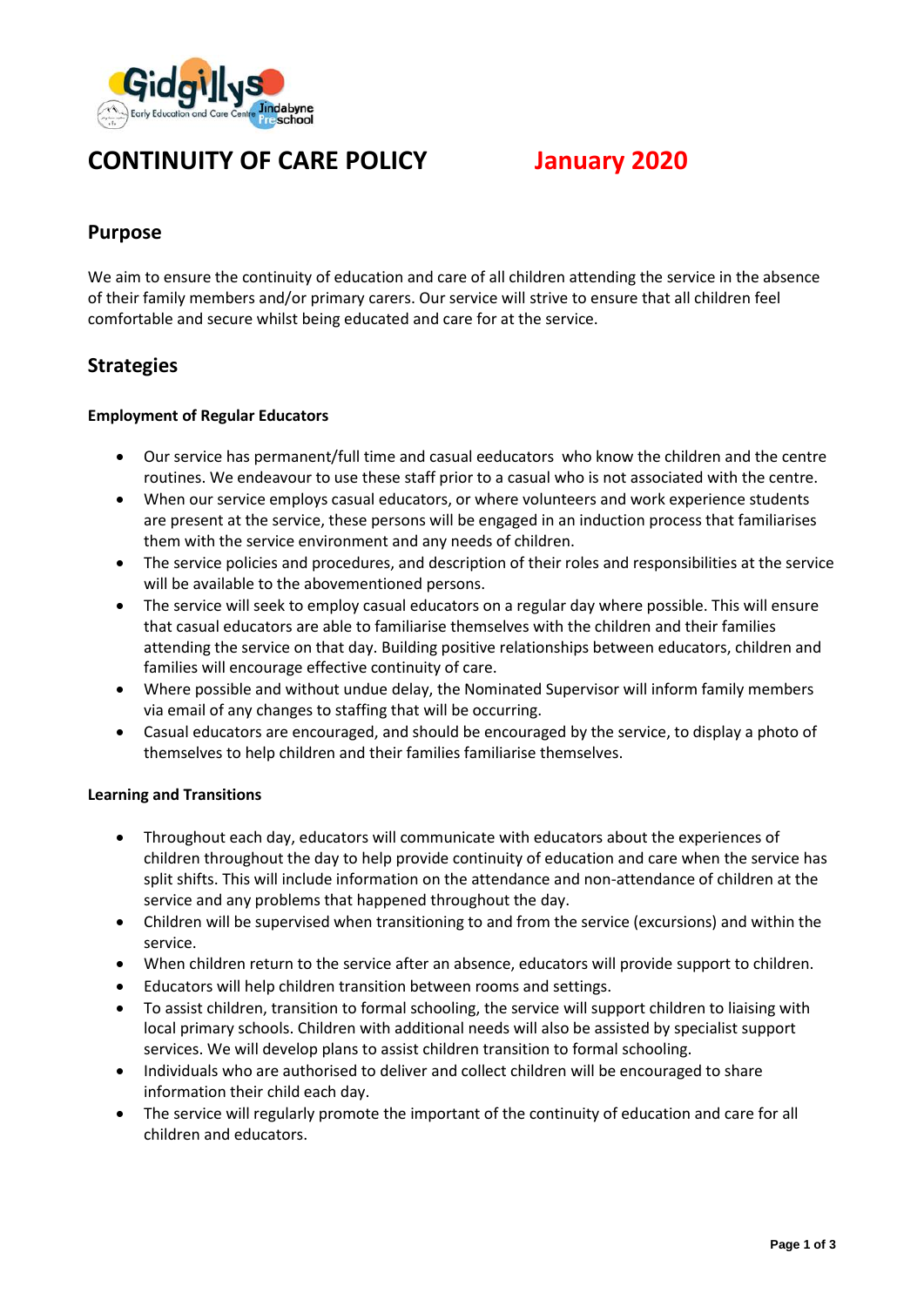

## **Responsibilities of the Approved Provider**

Ensure that all staff including the Nominated Supervisor follow the policy at all times

## **Responsibilities of the Nominated Supervisor**

To ensure that all staff are following the policy at all times and that you are providing a continuity of care by using the same casuals and having a low staff turnover within the service.

When changing staff rooms in the New Year – putting a staff member that the children changing rooms in the New Year are familiar with can encourage continuity of care.

## **Responsibilities of the Educators**

- Meet each child's needs
- Have one-on-one interactions with children and build strong relationships
- Talk to children to prepare them, giving them advice as to what is happening next and when
- Talk with families to see if all their child's needs are being met
- Ensure that the routine has flexibility to allow requests and suggestions from staff, families and children
- Make use of familiar and favourite items of a child
- Give as much notice as possible to the Nominated Supervisor should you need to take time off so that a usual casual can be organised to cover your position

#### **Responsibilities of the Families**

## **Related Statutory Obligations & Considerations**

#### **Australian Children's Education and Care Quality Authority (ACECQA)**

http://www.acecqa.gov.au/

**Department of Education** - http://www.dec.nsw.gov.au/what-we-offer/regulation-andaccreditation/early-childhood-education-care

**Early Years Learning Framework (EYLF)** - http://files.acecqa.gov.au/files/National-Quality-Framework-Resources-

Kit/belonging being and becoming the early years learning framework for australia.pdf **Education and Care Services National Regulations (Children (Education and Care Services) National Law (NSW)** http://www.legislation.nsw.gov.au/#/view/regulation/2011/653 **National Quality Framework (NQF)** - http://acecqa.gov.au/national-quality-framework/ **United Nations Convention on the rights of the child -** https://www.unicef.org.au/

#### **Related Telephone Numbers**

• Early Childhood Directorate – 1800 619 113